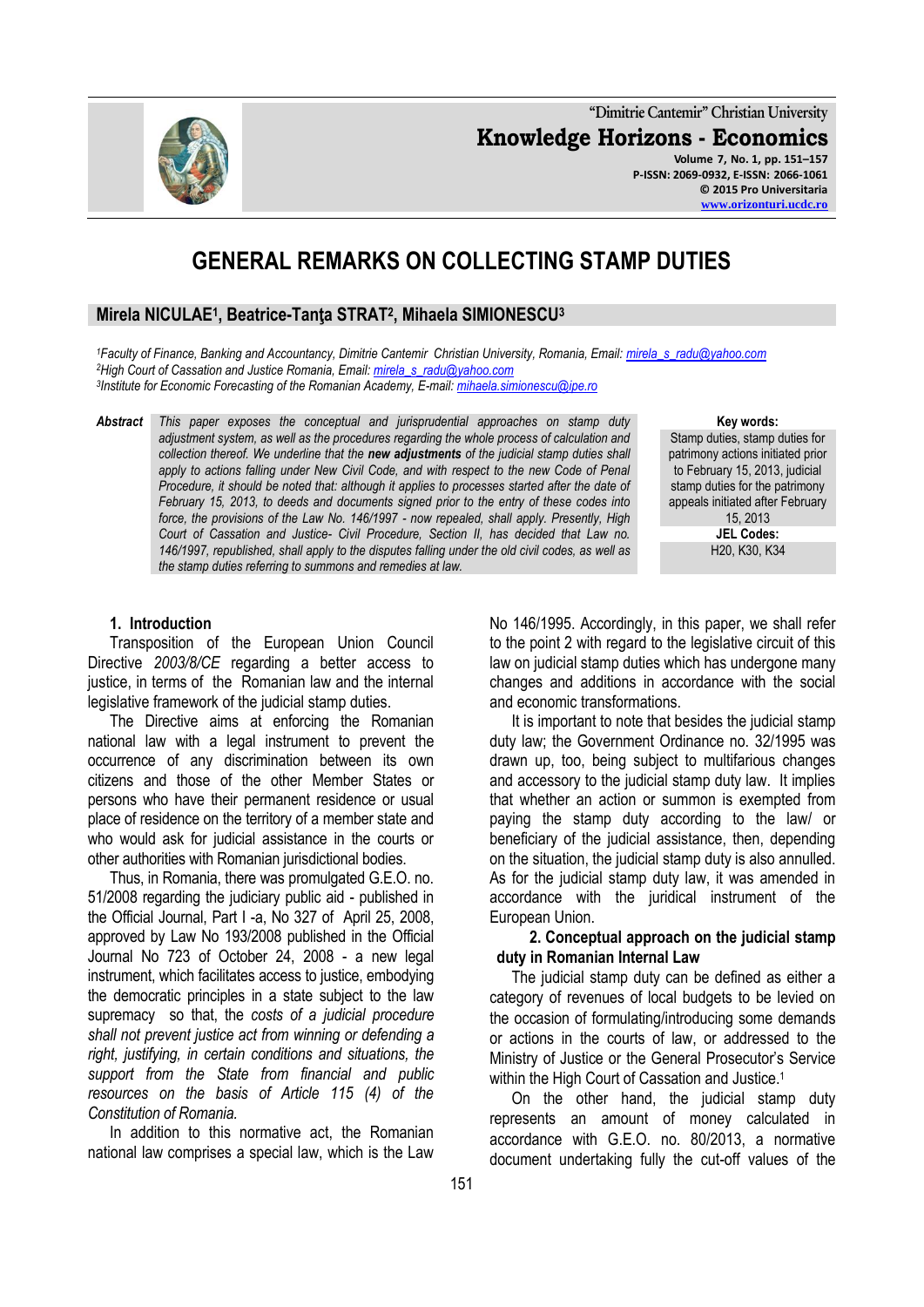Law no. 146/1997, republished, but repealed now, with small changes and additions concerning the raise of judicial stamp duties in accordance with currency fluctuation. In this context, the stamp duty shall not be levied.

To conclude, scrutinizing the normative act, the stamp duty can be perceived as a sum of money corresponding to a particular criterion according to which the courts of law shall determine the tax frame and increase on the basis of the summon and the contested claims, as the case may be, appeal or second appeal, as well as the calculation of the stamp duties which an individual owns for the public service offered by the courts for the judicial action, patrimonial or not, initiated by any natural or artificial persons, in the virtue of the court's active role. Its omission causes the annulment of the summon.

# **3. Jurisprudential approaches on judicial stamp duties**

Judicial stamp duties have raised many problems in solving summons, The European Court of Human Rights, Section III, Decision since July 21, 2009 - *Brezeanu's case against Romania* <sup>2</sup> (not published), the court pronounced that:

The Court takes note of the fact that, in the present case, the plaintiff's second appeal against certain private individuals, dealing with a debt recovery, the debt itself was cancelled for non-payment of judicial stamp duties , whose value was calculated as a percentage of the value in dispute.

As for the legitimate purpose, the Court admitted that such a system is intended to limit abusive actions in the justice system and the collection of funds for the budget judiciary system.

Consequently, it is compulsory to examine proportional nature of law limiting the access to the courts in this question (to see, *Larco and other against Romania, no. 30200/*03, paragraph 58, 11 October 2007, *Iorga against Romania*, paragraph 41).

The Court has decided on a number of occasions in causes which have raised issues similar to those in this case and has found an infringement of Article 6 § 1 of the Convention (*Weissman and others against Romania*, at paragraph 32-44, and *Iorga against Romania* quoted above, paragraphs 34- 52). Having examined all the details presented, the Court considers that the Government has not submitted any fact and argument that might result in a different conclusion in this case. Relevant legal provisions are relevant in the decision on *Weismann and others against Romania* [No 63945/00, paragraphs 20-21, Strasbourg 2006 ...

(Fragments)], and the one on *Iorga against Romania* (no. 4227/02, paragraph 22-25, January 25, 2007).

Presently, the judicial stamp duties under G.E.O. no. 80/2013, have not raised any jurisprudential issues as, we have just shown above, the new Code of civil procedure, through Art. 200 and Art. 197, stipulates mainly that the judicial stamp duty has been paid prior to the procedure regarding the admissibility of the application, namely the regularization of the application for the summon.

The issues relating to stamp duties are generated under the effects of Law No. 146/1997, republished, and have affected a diverse and complex palette in solving the legal cases. In such a context, the courts, quite often, have given different solutions. In this paper, we will expose only a few problems, the most important encountered in the court's practice.

*For instance, there is the hypothesis which raises the question whether or not the stamp duty shall apply to such cases as those when the courts declare lack of competence and the plaintiff/ the caller/appellant does not pay stamp duty.*

There were different solutions so that many courts stated that in order to call into question any problem, the action, as the case may be, the call / the appeal shall be stamped, and others established that as long as a court lacks competence, then it is not able to set judicial stamp duty relevant for the case, whereas it is not empowered to levy any judicial stamp duty. We agree on the second variant as long as the court lacks competence, it is illogical, also considering the free access to the act of justice, to force the parties in dispute to pay judicial stamp duty.

*Other issue regarding the judicial practice is raised on the payment in advance of the judicial stamp duty in accordance with the dispositions of Art. 20 paragraph*  (1) of Law no. 146/1997<sup>3</sup>, or the situation of not filing the *original of the judicial stamp duty in due time as the court agreed.* 

A for the *payment in advance* of the judicial stamp duty<sup>4</sup> , there were also different entitled opinions. Thus, certain courts considered that the payment in advance shall be done before the first hearing – particularly in the case of law remedies – when the plaintiff is charged with paying the judicial stamp duty calculated according to the case object. Other courts of law have been lenient, giving the plaintiff other hearing to pay his∕ her stamp duty. In conclusion payment in advance should be interpreted, as the case may be, which implies that the payment shall be done prior to hearing, as charge applied on the party that started the legal process.

We believe that the application related to the sanction of the revocation call/appeal, at the first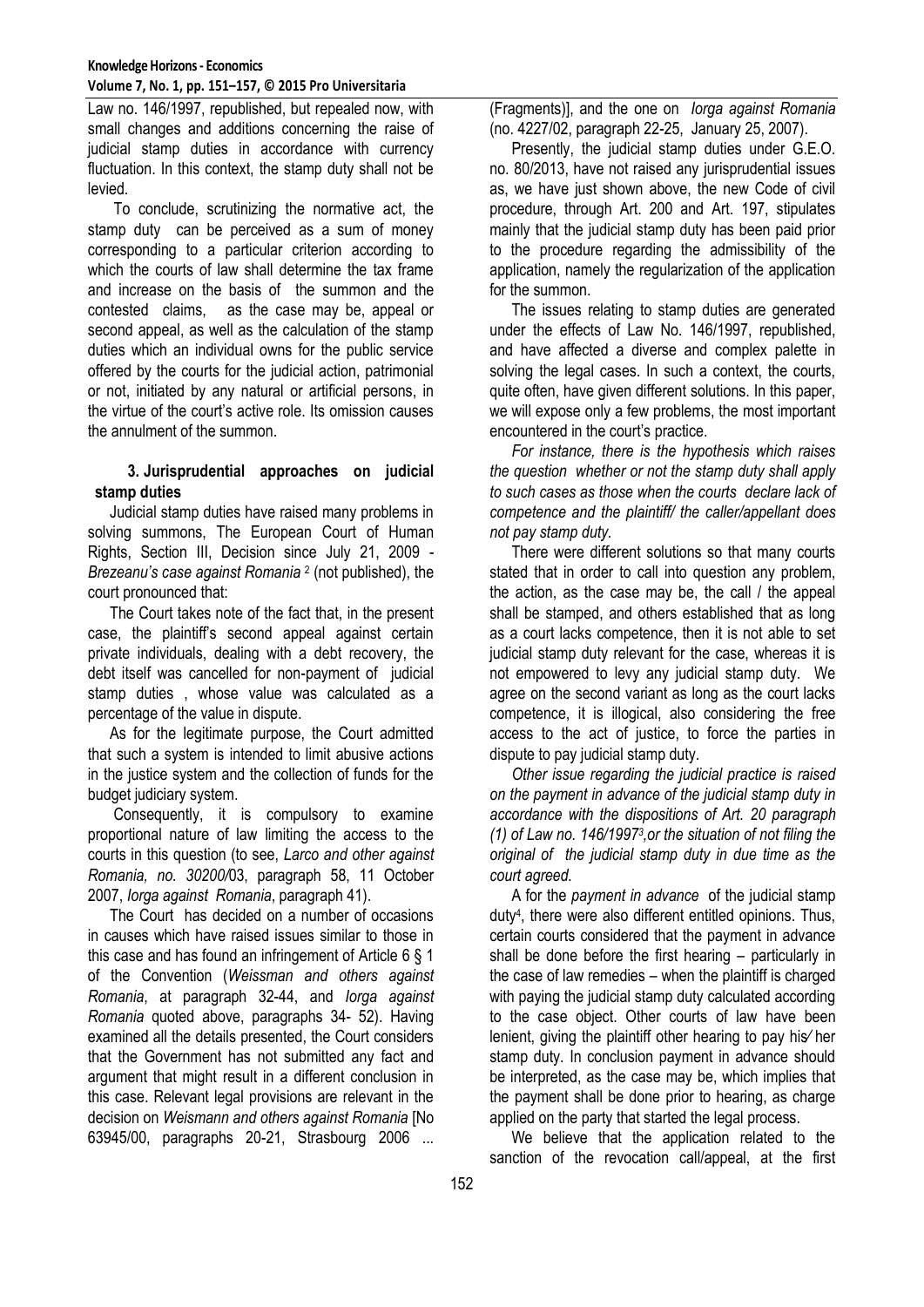hearing, is formal and rigid, taking into account the fact that each file has its own specificity. Obviously, the payment in advance shall be duly substantiated by objective reasons independent of the will of the parties in dispute - also subject to the court's decision otherwise, on the basis of the solution delivered in the appeal - the cancellation of the appeal as not stamped is based on the imperative of the provisions referred to in Article 20 of Law No 146/1997 on the stamp duty payment, which requires the penalty cancellation in the case of non-compliance with the tax obligation , considering at the same time, the requirement of pronouncing rapidly on the causes and of the principle of presuming the good faith of the parties once with the court referral.<sup>5</sup>

In other case, the court of the second appeal annulled it as not stamped, whereas the appellant had been notified, with the judicial stamp duty, for the term established by the court, two months prior to the authority of the case, which is reasonable for the party to comply with mandatory rules on judicial stamp duties and pay them up to date. In this respect, we sound the court's position, which implies that advance payment shall be paid up to the hearing on which the court of law agreed.

In the case of *incapacity of original* proof of payment for the judicial stamp duty *up to date*, it led to the cancellation of appeal, considering it not stamped. The cancellation penalty for judicial incapacity of original proof of stamp duty up to the hearing the court established, seems rigid and formal, under the conditions in which the copy of the judicial stamp duty fulfils the conditions set out in Article 39 of the regulations for the enforcement of the Law no. 146/1997 concerning the judicial stamp duties, as amended and republished, the proof of payment of taxes judicial stamp tax being the copy itself of the receipt of payment in cash, issued by the units of the Romanian Savings Bank or state treasuries or, as the case may be, the copy of the payment order affected by the unit which has made the payment and is authorised to perform such activities.<sup>6</sup>

# **4. Calculation and collection of judicial stamp duties in Romania**

In accordance with Art. 3, paragraph (1) of G.E.O. no. 80/2013: "Appeals and summons that can be paid and are object of the Court's decision, shall be taxed as follows":

a) up to 500 lei - 8%, but not less than 20 lei;

b) between 501 lei and 5.000 lei - 40 lei + 7% for the amounts exceeding 500 lei;

c) between 5.001 lei and 25.000 lei - 355 lei + 5% for the amounts exceeding 5.000 lei;

d) between 25.001 lei and 50.000 lei - 1.355 lei + 3% for the amounts exceeding 25.000 lei;

e) between 50.001 lei and 250.000 lei - 2.105 lei + 2% for the amounts exceeding 50.000 lei;

f) over 250.000 lei - 6.105 lei + 1% for the amounts exceeding 250.000 lei.

Considering the paragraph (1) the following categories of appeals shall be stamped:

a) findings of nullity, cancellation, rescission or termination of a patrimonial juridical act; appeal for resetting the parties in the previous situation shall be exempted from all the stamp duty if it is ancillary.

b) Findings of existence or non-existence of a patrimonial claim;

c) Findings of appealing final court decision that represents authentic act of alienation of some immovable or entitlement of real rights on them. For example, the law on judicial stamp duties supports facilitations for the payment of judicial stamp duty, according to Art. 21 paragraph  $(1)^7$  of 21.<sup>2</sup> The facilities provided shall be under the form of an exemption, reschedule or suitably or postponement, the second facility being given only for a period of 2 years, while stating the action taken, within the exclusive competence of the Romanian courts, the procedure of the court regarding the legal aid for facilities, being also mentioned.

As for natural persons, the normative act is G.E.O. no. 51/2008 and deals with the public judicial support as a juridical instrument for the parties in dispute, who cannot afford sufficient financial resources necessary for a judicial action. Obviously, it also refers inclusively to the forced executions of the court decisions, which generates additional fees.

*According to Art.1 of G.E.O. no.51/2008, republished, the public judicial aid stands for a state assistance meant to grant a fair process and equal access to the justice act, in order to achieve legally some legitimate rights or interests, inclusively in case of forced execution of the court's decisions or other writs of execution.*

Thanks to G.E.O. no. 51/2008, starting with April 2009, a large proportion of these revenues has passed through the Law 76/2009 on local budgets (the sums coming from the judicial stamp duties and 25% of taxes collected from the lawyers', public notaries' and judicial executors' fees), without establishing by law a new source of financing the public judiciary aid. Budget effort substantially necessary to support such forms of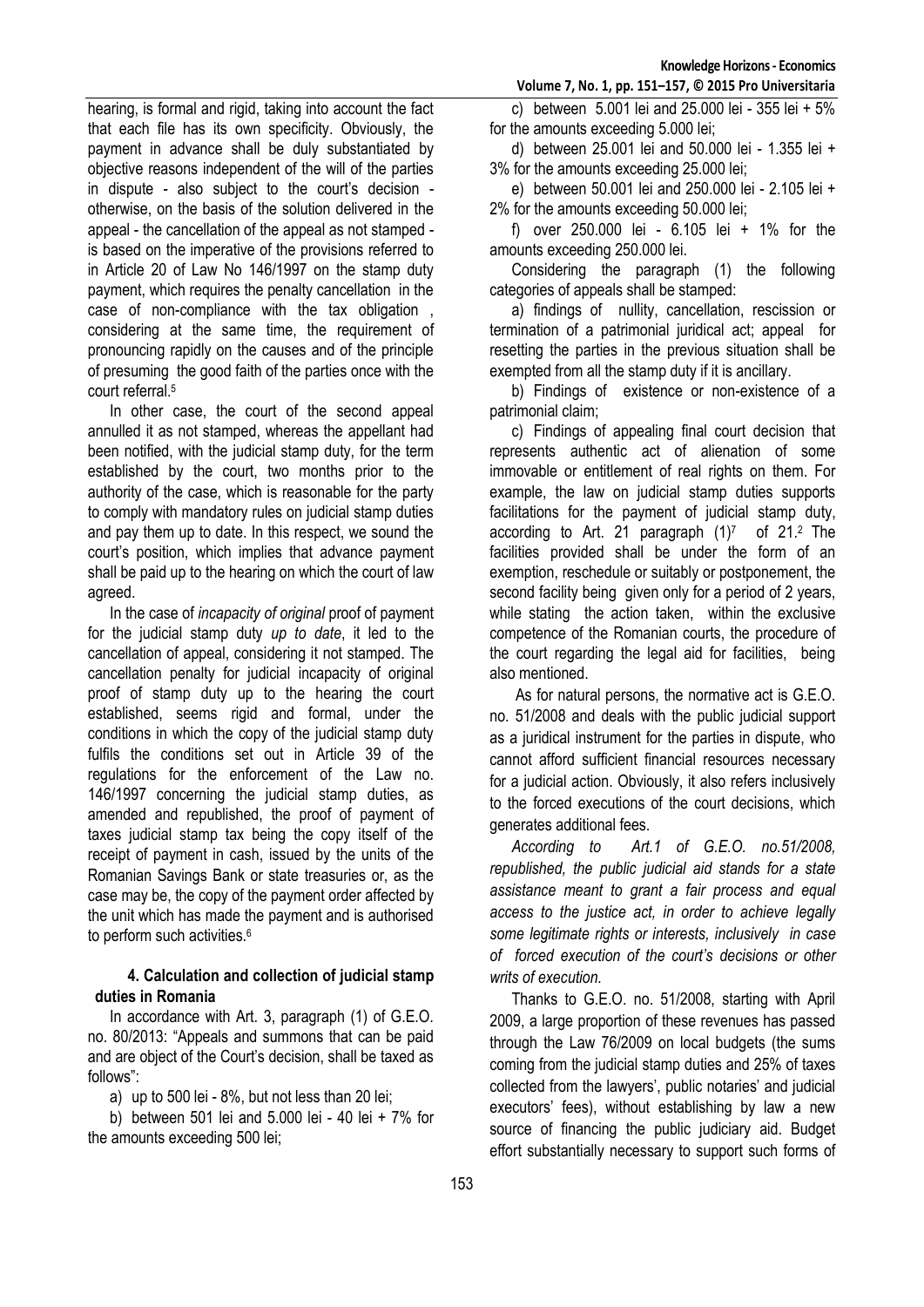#### **Knowledge Horizons - Economics Volume 7, No. 1, pp. 151–157, © 2015 Pro Universitaria**

support, corroborated by loss of income from the state budget, as shown above, has had a negative impact on the budget deficit.

It is important to note that the *new rules* on judicial stamp duties shall apply to actions started and falling under New Civil Code, and with respect to the new Code of Penal Procedure, it should be noted that: although it applies to processes initiated after the date of February 15, 2013, for facts and acts concluded prior to the date of entry into force of these codes, provisions of the Law no. 146/1997 – *repealed at date*, shall be applied. The Law no. 146/1997 was changed according to Law no. 195 since May 26, 2004, entered into force on May 29, 2004<sup>8</sup>, which stipulates that exemptions, reductions or reschedules for judicial stamp duties shall be the sole responsibility of the court.

At present, the High Court of Cassation and Justice - Section II/a Civil has deliberated that for the disputes commenced under the effects of old codes, judicial stamp duties related to court appeals as well as the law remedies shall be taxed under the Law No 146/1997, republished.

The legal dispositions on judicial stamp duties distinguish between patrimonial and non-patrimonial petitions, the first ones being money's worth and calculated in accordance with requirements contested at Art.3 paragraph 1 letter  $a$ ) – f) of both Law no. 146/1997, republished, and G.E.O. no. 80/2013, and to the others, fixed fees are applied.

*Table 1.* Calculation of the judicial stamp duties corresponding to the patrimonial appeals after February 15, 2013

Art. 3 paragraph (1) of G.E.O. no. 80/2013 Judicial stamp duties apply differently as follows Letter a) up to 500 lei: 8% but not less than 20 lei *Ex. An action initiated to compel the defendant to pay the amount of 480 lei, representing the equivalent of the electrical bill Calculation:*8% x 480 lei = 38,4 lei letter b) between 501 lei and 5.000 lei: 40 lei + 7% for the amounts exceeding 500 lei *Ex. The plaintiff claims for the termination of a rent contract, as the defendant has not paid 4.800 lei which representing three month rent. Calculation:* 40 lei + 7% x (4.800 lei – 500 lei) =

341 lei Letter c) between 5.001 lei and 25.000 lei: 355 lei + 5% for the amounts exceeding 5.000 lei

It is of paramount importance to note that *the new normative act on judicial stamp duties* keeps a great part of the dispositions of the old law. The new significant changes related to G.E.O. no. 80/2013 aims at raising the value of the judicial stamp duties in accordance with the financial, economic and social crisis due to the currency market fluctuation. Besides, without mentioning the patrimonial or non-patrimonial appeals, the judicial stamp shall not apply any longer.<sup>9</sup>

Another change of the normative act refers to the dispositions of Art. 200, the New Code of Civil Procedure, namely the regularizations of the appeal, which is also applied accordingly to the remedies at law– as a procedure of admitting or rejecting it.

One of the conditions of admissibility related to the regulation of the appeal, applied properly also to the legal remedies exercised, is the payment of judicial stamp duty corresponding to the claims alleged by the complainant/complainants, as the case may be, appellant or not. In the event of a failure to comply with the legal obligation of stamping, the court vested with the settlement of cause, are to cancel, in accordance with Article 197 in the new Code of Penal Procedure. The calculation of judicial stamp duties for money's worth actions, shall be made in accordance with the tables below, and in respect with (a) to (f) of Article 3 of the laws referred to above, as follows:

| Calculation: the amount claimed through appeal –       |
|--------------------------------------------------------|
| 5.000 lei = the amount resulted $\times$ 5%, to which  |
| 355 lei is added                                       |
| Letter d) between 25.001 lei and 50.000 lei: 1.355     |
| lei $+3\%$ for the amounts exceeding 25.000 lei        |
| Calculation: the amount claimed through appeal -       |
| 25.000 lei = he amount resulted $\times$ 3%, to which  |
| 1.355 lei is added                                     |
| letter e) between 50.001 lei and 250.000 lei:          |
| 2.105 lei +2% for amounts exceeding 50.000 lei         |
| Calculation: the amount claimed through appeal -       |
| 50.000 lei = the amount resulted $\times$ 2%, to which |
| 2.105 lei is added                                     |
| Letter f) over 250.000 lei: 6.105 lei + 1% for         |
| amounts exceeding 250.000 lei                          |
| Calculation : the amount claimed through appeal -      |
| 250.000 lei = the amount resulted $x$ 1%, to which     |
| 6.105 lei is added                                     |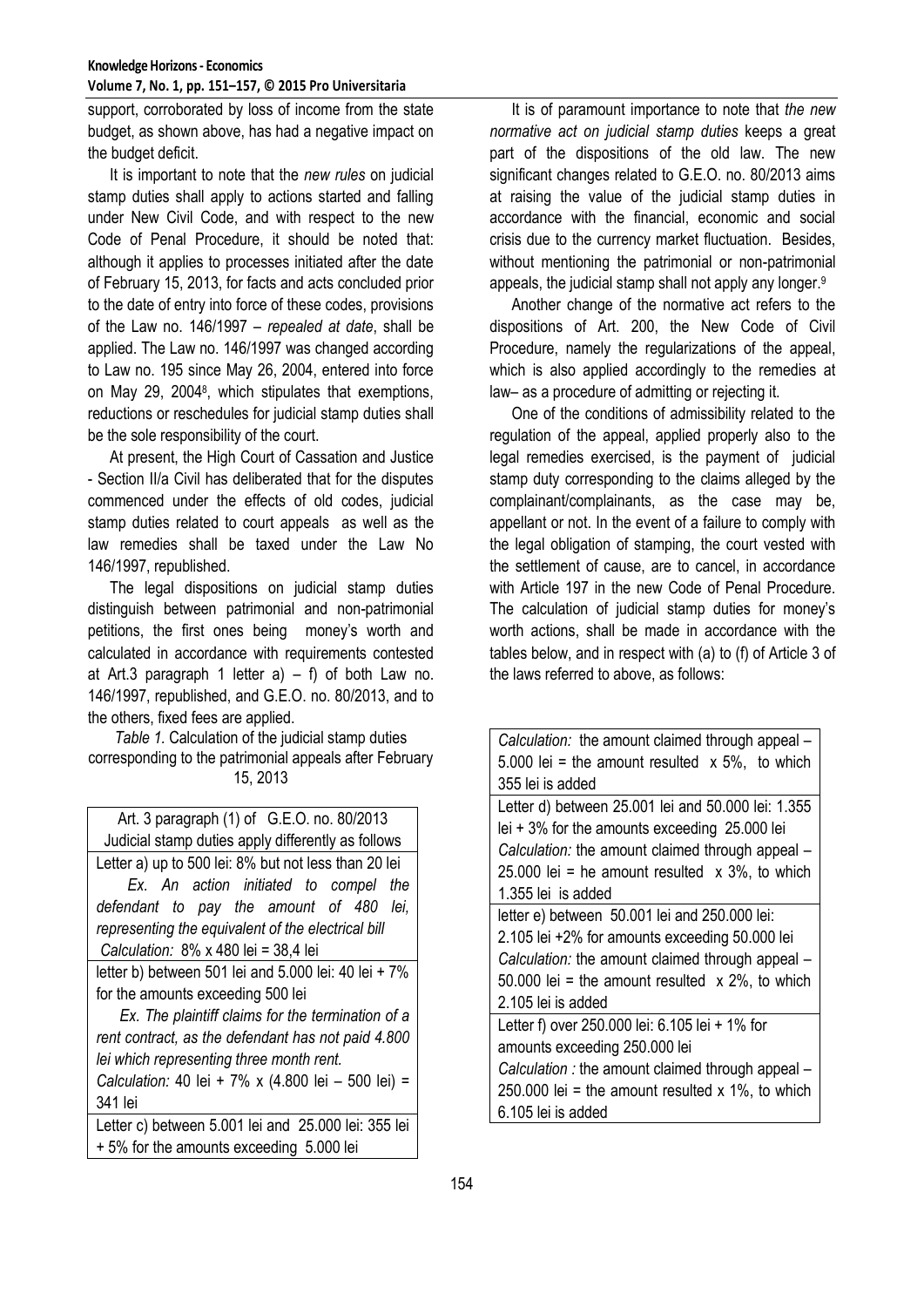*Source***:** practice of the courts regarding the identification of the summon object and the parties'

| Art. 2 paragraph (1) of                                                          |  |
|----------------------------------------------------------------------------------|--|
| Law no. 146/1997 republished                                                     |  |
| Judicial stamp duties apply differently as follows:                              |  |
| a) up to 50 lei : 6 lei                                                          |  |
| E.g.: an appeal through which the defendant is                                   |  |
| forced to pay the amount of 48 lei, representing                                 |  |
| the equivalent value of a good. In this case, the                                |  |
| judicial stamp duty is fixed, 6 lei respectively.                                |  |
| b) between 51 lei și 500 lei: 6 lei + 10% for the                                |  |
| amounts exceeding 50 lei                                                         |  |
| Calculation: the amount claimed through appeal                                   |  |
| $-50$ lei = the amount resulted x 10%, to which 6                                |  |
| lei is added                                                                     |  |
| c) between 501 lei and 5.000 lei: 51 lei + 8% for                                |  |
| the amounts exceeding 500 lei;<br>Calculation: the amount claimed through appeal |  |
| $-500$ lei = the amount resulted x 8%, to which 51                               |  |
| lei is added                                                                     |  |
| d) between 5.001 lei and 25.000 lei: 411 lei + 6%                                |  |
| for the amounts exceeding 5.000 lei;                                             |  |
| Calculation: the amount claimed $-5.000$ lei = the                               |  |
| amount resulted x 6%, to which 411 lei is added                                  |  |
| e) between 25.001 lei and 50.000 lei: 1.611 lei +                                |  |
| 4% for the amounts exceeding 25.000 lei;                                         |  |
| Calculation : the amount claimed $-25.000$ lei =                                 |  |
| the amount resulted $x$ 4%, to which 1.611 lei is                                |  |
| added                                                                            |  |
| f) between 50.001 lei and 250.000 lei: 2.611 lei +                               |  |
| 2% for the amounts exceeding 50.000 lei;                                         |  |
| Calculation : the amount claimed $-50.000$ lei =                                 |  |
| the amount resulted $x$ 2%, to which 2.611 lei is                                |  |
| added                                                                            |  |
| g) over 250.000 lei: 6.611 lei + 1% for the                                      |  |
| amounts exceeding 250.000 lei.                                                   |  |
| Calculation: the amount claimed $-250.000$ lei =                                 |  |
| the amount resulted $x$ 1%, to which 6.611 lei is                                |  |
| added                                                                            |  |
| The claimed amount: 1.415.551 RON, the judicial                                  |  |
| stamp duty is calculated as follows:                                             |  |
| According to letter f), table no.1, see above: 1.415.551                         |  |
| RON - 250.000 RON = 1.165.551 lei x 1% = 11.655,51                               |  |
| RON + 6.105 RON = 17.760,51 RON (JUDICIAL                                        |  |

STAMP DUTY – APPEAL)

The judicial stamp duty for appeal and second appeal is calculated as 50% of the first appeal's stamp duty.

Thus, considering our example, the judicial stamp duty for second appeal∕ appeal is calculated as follows: 50% x 17.760,51 = 8.880,25 RON

*Figure 1. Calculation of the judicial stamp duty*

contribution. For a better comprehension, we shall exemplify below (fig.no.1):

|                    |                      |                                                                                                                                | Page 1 of 1 |
|--------------------|----------------------|--------------------------------------------------------------------------------------------------------------------------------|-------------|
|                    |                      |                                                                                                                                |             |
|                    |                      | iE.                                                                                                                            |             |
|                    | Home - - Calcul taxe |                                                                                                                                |             |
|                    |                      | 1/ Programul calculcază taxa judiciară de timbru conform<br>OUG nr. 80/2013 art. 3 alin. 1, art. 23 (apel) si art. 24 (recurs) |             |
|                    |                      | Calculator taxă judiciară de timbru<br>(valabil doar pentru acțiuni și cereri evaluabile în bani).                             |             |
|                    |                      | Valoare pretenții [<br>1415551<br><b>RON</b>                                                                                   |             |
|                    | Prima instanță       | Taxa judiciara de timbru: 17760.51 RON                                                                                         |             |
|                    | <b>Recurs</b>        | Taxa judiciara de timbra: 8880.25 RON                                                                                          |             |
|                    | Anel                 | Taxa judiciara de timbra: 8880.25 RON                                                                                          |             |
|                    |                      | TAXE JUDICIARE DE TIMBRU:<br>Beneficiar: Bugetul de Stat                                                                       |             |
|                    |                      | Cod de identificare fiscala al trezoreriei statului: 8609468<br>Cont: RO74TREZ02120070103XXXXX                                 |             |
|                    |                      | <b>AMENZI JUDICIARE:</b><br>Beneficiar: Bugetul de Stat                                                                        |             |
|                    |                      | Cod de identificare fiscala al trezoreriei statului: 8609468<br>Cont: RO40TREZ02120350105XXXXX                                 |             |
|                    |                      |                                                                                                                                |             |
| <b>Supermanuel</b> |                      |                                                                                                                                |             |
|                    |                      |                                                                                                                                |             |
|                    |                      |                                                                                                                                |             |

Sursa:<http://www.tribunalularad.ro/t.php?m=8> *Table 2.* Calculation of the judicial stamp duties corresponding to the patrimonial appeals initiated previous February 15, 2013

8/19/2014

http://www.tribunalularad.ro/t.php?m=8

*Source***:** practice of the courts regarding the identification of the summon object and the contribution of the persons involved

As a result of the analysis, we could note that the *calculation* presented in table no. 2 is identical with the new legal dispositions, with the following differences: the quantum of the value shares and the annulment of letter g) of Art. 2, Law no. 146/1997, republished<sup>10</sup>. As for paragraph (1<sup>1</sup> ) of the same art., the dispositions of paragraph (1) shall also apply accordingly to the demands for nullity, annulment, resolution or rescission of a patrimonial juridical act, as well as the petitions regarding the existence or non-existence of a patrimonial claim; the petitions dealing with resetting parties in previous situation is exempted from any stamp duty whether it supports the determination of invalidity, cancellation, or termination of legal patrimonial act bears patrimonial liability<sup>11</sup>.

According to G.E.O. no. 80/2013, determining the quantum of judicial stamp duties for actions and applications handed to law courts shall be made by a decision of the court. In the case of duty calculated on the basis of the application object, the value at which they are calculated shall be that provided for in the action or in the application. If the value is contested or appreciated by the court as useless, such assessment shall be made under the conditions laid down in Article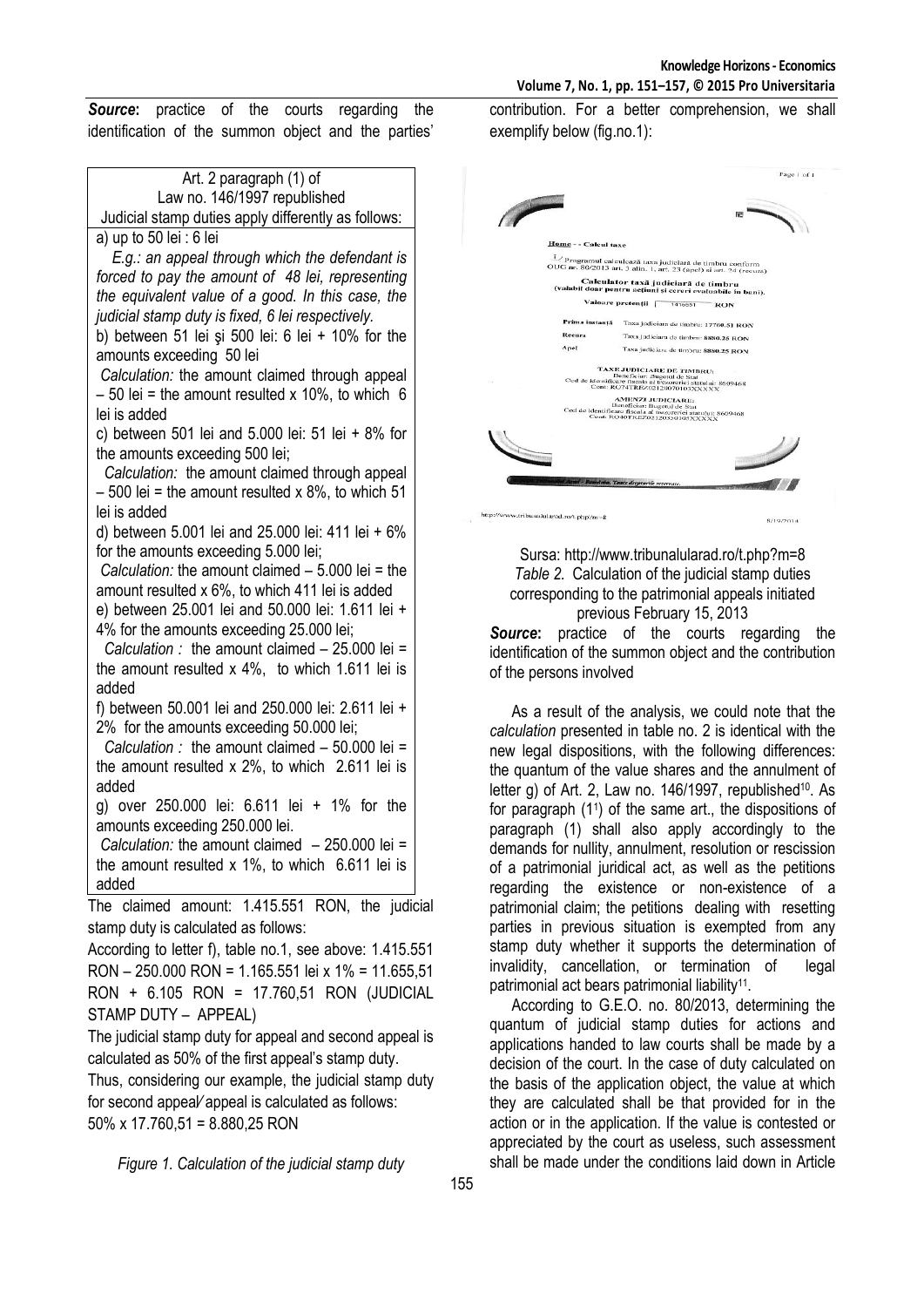#### **Knowledge Horizons - Economics Volume 7, No. 1, pp. 151–157, © 2015 Pro Universitaria**

98 (2). (3), Code of Civil Procedure. In the applications having as its object the ownership or another right in rem in respect of a building, the stamp duty shall be calculated according to the taxable value of the object immobile. If taxable value is contested or appreciated by the court as useless, the stamp duty shall be made by reference to the notarial grids displaying suggestive values of estates.

An amendment of *G.E.O. no. 80/2013* refers to the fact that the amounts representing the judicial stamp duties do not stand for exclusive income of the local budget, but 30% of the amounts collected shall be transferred to the state budget. With effect from 1 January 2014, this rate was increased to 45 %.

The judicial stamp duties shall be paid by the tax debtor in cash, by bank transfer or in the system online, in a separate account of the revenue of the local budget "judicial stamp duties and other stamp duties", of the territorial administrative unit in which the natural person has his∕ her domicile or residence or, as the case may be, the legal person has its registered office.

It also has to be noted that Methodological Norms for the judicial stamp duty shall lay down rules for calculating the fees in relation to the subject of the claim or heads of the claim, the main claim respectively - the claim made by the plaintiff through which the process has started and invested the court with one or more heads of claim - and counterclaims, as well, intervention claims or impleaders, as the case may be, can be remunerated or not, in money, and it is calculated as main claim.

At the end of each business day, the territorial units of the State Treasury turn a share of 30% of the amount collected to the revenue of local budget on that day, in a separate account of the budget revenues, entitled "judicial stamp duties and other stamp duties", opened with one of the State Treasury units. Each month, the Ministry of Public Finance shall forward to the Ministry of Justice the information on the amounts transferred to this account.

# **5.Conclusions**

In Romanian doctrine, remarkable legal advisors criticise the legal dispositions regarding the quantum of judicial stamp duties, which they consider to have an excessively relative character<sup>12</sup>, even the legislative amendments of G.E.O. no. 212/2008, determining a raise of judicial stamp duties, and not a decrease, practically blocking the free access of justice. The same author asserts that the new legislative regulations determine a raise of the judicial stamp duties, not a decrease, so that the judicial stamp duties become onerous for the justice act. They cover a significant share of the budget allocated to the justice system, and

public justice support is inoperative, which makes the current system of judicial stamp duties be considered "actually an obstacle for natural and artificial individuals to access justice." 13

In our opinion, even the new legislative legislation debunks lacunas with respect to the situations in which there may be granted facilities provided for by the provisions of the law on judicial stamp duties, due to the fact that in the context of economic and social crisis, many companies in Romania have suspended commercial activity or have entered into insolvency procedure.

The judicial stamp duties must not constitute enrichment without fair cause for public services delivered by the courts of law, but reflect a balance in such a way as not to be onerous for the judicial procedure, but to grant, as the case may be, a judicial stamp duty corresponding to the cause.

It is true that thanks to the new regulations governing judicial stamp duty, there have been made improvements, however, as it can be seen, this normative document includes a more complex range referring to the categories of natural persons and/or legal entities which benefit from the exemption from the payment of the judicial stamp duties, as well as those of the legally pursued remedies.

It should be made clear that "courts of appeal and second appeal coped with matters concerning situations such as those in which the first instance shall be delivered on exceptions: exception for the lack of interest, exception for lack of passive and active process qualities, exception for the lack of object, or on solutions that omit the dispute frame.

Another problem arising in the court's practice is the applications for the establishment of rights in rem or refund of benefits making by virtue of a legal act which has been the subject of a determination of invalidity, cancellation, rescission, termination or revocation, which implies that these are money's worth and shall be taxed in proportion and progressively, depending on the value of the object action or application.

In our opinion, even the new legislative rules, shall submit such gaps with respect to situations in which they may be granted facilities thanks to the provisions of the law on judicial stamp duties, due to the fact that in the context of economic and social crisis, Many companies in Romania have suspended commercial activity or have entered into insolvency proceedings.

Thus, some courts of appeal/second appeal have agreed on a judicial stamp duty covering the value of the disputed claims under the conditions in which the appeal was rejected on exceptions - which are not expressly legally stipulated in the new normative act and others have pronounced that the defendant shall pay a fixed judicial stamp duty, taking into conside–